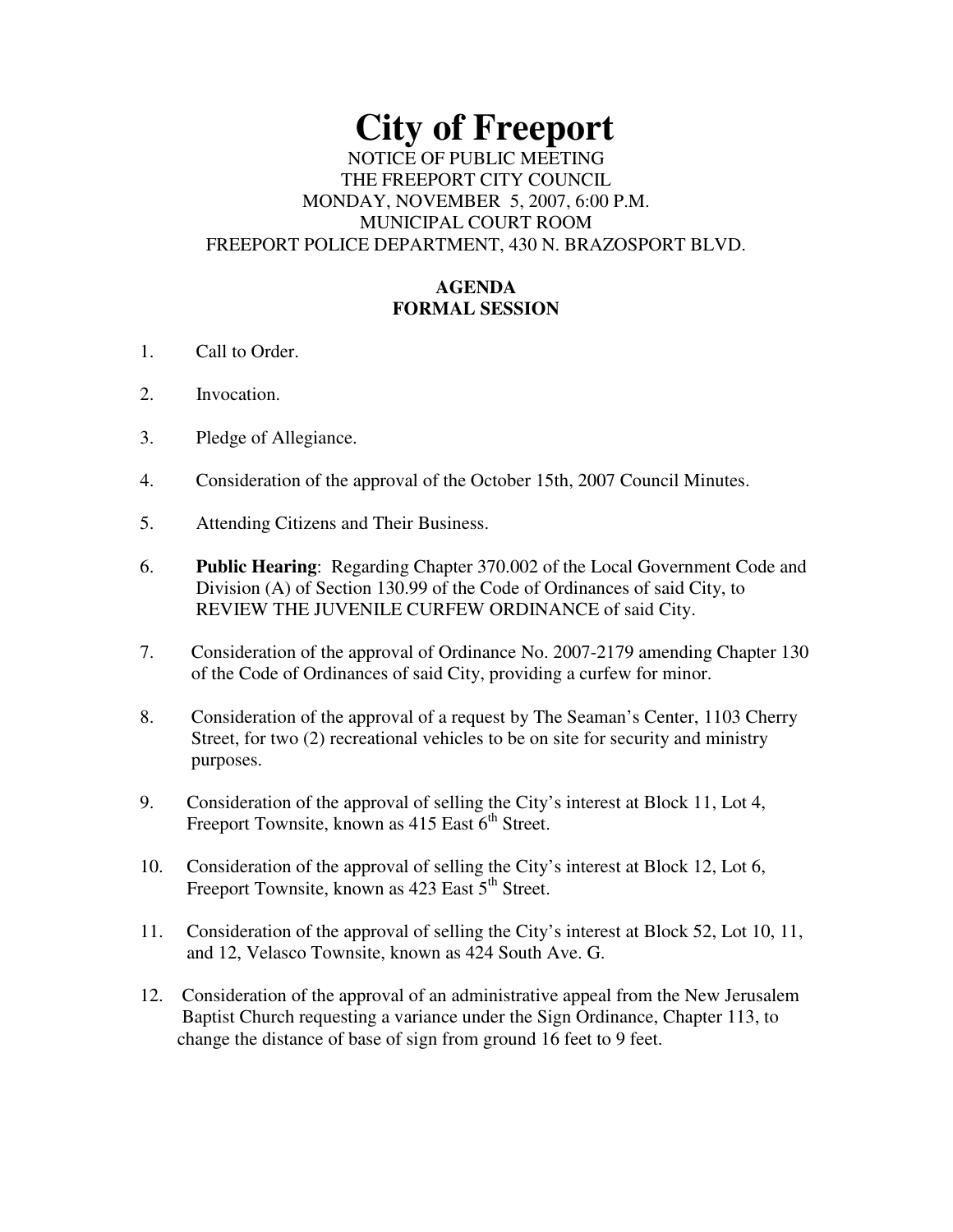- 13. Consideration of the approval of an administrative appeal from the Texas Dow Employees Credit Union requesting a variance under the Sign Ordinance, Chapter 113, to construct a temporary "coming soon" sign consisting of plywood panel with building rendering on face.
- 14. Consideration of the approval of an administrative appeal from the Texas Dow Employees Credit Union requesting a variance under the Sign Ordinance, Chapter 113, to erect 30 foot tall freestanding monument sign in advance of the building permit for the project.
- 15. Consideration of the approval of an administrative appeal from the Texas Dow Employees Credit Union requesting a variance under the Sign Ordinance, Chapter 113, to erect a 60 square foot L.E.D. message display board in addition to the proposed 66 square foot "TDECU" sign.
- 16. Consideration of the approval of Ordinance No. 2007-2180 to increase the charge and rate for containers and the collection and disposal of solid waste stored in such containers on residential premises within said City and the minimum charge and rate therefore on commercial or business premises within said City from nineteen and 70/100 (\$19.70) to twenty and 41/100 (\$20.41) and increase the charge and rate for extra containers and disposal of solid waste stored in such containers with said City from nine and 75/100 (\$9.75) to ten and 10/100 (\$10.10).

### Elected Official Report

### W**ork Session**

Administration Report

### **Executive Session:**

Section 551.074, Government Code

Deliberations concerning the appointment, employment, evaluation, reassignment, duties, discipline or dismissal of a public officer or employee or to hear a complaint or charge against an officer or employee, to wit:

Acting City Manager

### **Adjourn**